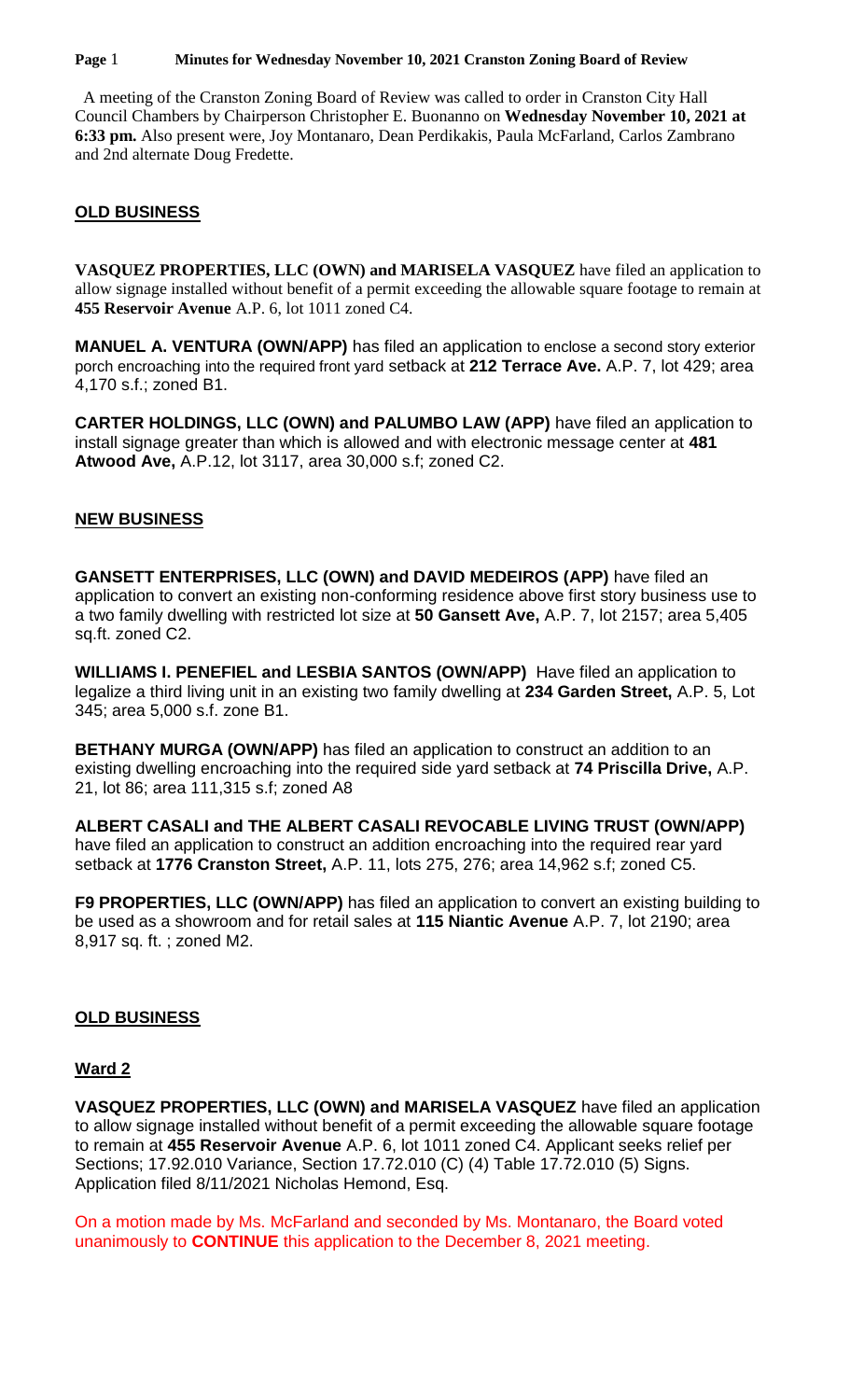# **Ward 3**

**MANUEL A. VENTURA (OWN/APP)** has filed an application to enclose a second story exterior porch encroaching into the required front yard setback at **212 Terrace Ave.** A.P. 7, lot 429; area 4,170 s.f.; zoned B1. Applicant seeks relief per 17.92.010-Variance; Sections 17.20.030- Schedule of Uses; 17.20.120-Schedule of Intensity Regulations; 17.20.110- Residential yard exceptions; Application filed 8/25/2021. No Attorney

On a motion made by Ms. Montanaro and seconded by Ms. McFarland, the Board voted unanimously to **Approve** this variance as presented at the meeting.

The Board made their decision based on the following findings of facts:

# **FINDINGS OF FACT**

- 1. The owner/applicant has enclosed a second-story porch area that encroaches into the required 25' front setback in B-1 zones without benefit of a permit. The building footprint did not change.
- 2. The subject property, building and use (four-family) are legally nonconforming, established prior to the enactment of zoning in 1966.
- 3. Based on the city's GIS, on Terrace Avenue between Farmington Avenue and Webster Avenue there are 6 other dwellings and the requested encroachment is not out of character with the surrounding area.
- 4. The request to enclose the porch area within the setback does not change the number of dwelling units (4).
- 5. The Comprehensive Plan Land Use Element; Principle 4 reads: "Protect and stabilize existing residential neighborhoods by basing land use decisions on neighborhood needs and quality of life. Protect the natural, historic and visual resources that define the neighborhoods" (p. 34). Relief would not significantly detract from the visual resources that define the neighborhood.
- 6. The applicant testified about the need for a play area for small children as the reason for the enclosure.
- 7. There was no other testimony either for or against the project by any party

In this case, applying the facts above to the standard for a variance, the Board further finds that the application involves a hardship that is due to the unique characteristics of the property, and is not due to a physical or economic disability of the applicant, that the hardship does not result primarily from the desire of the applicant to realize greater financial gain, will not alter the general character of the surrounding area or impair the intent or purpose of the Zoning Ordinance or the comprehensive plan, and is the least relief necessary. In granting a variance the subject land the Applicant met the requirements of the Zoning Code and relief per Section 17.92.010, and Sections 17.20.120-Schedule of Intensity Regulations, 17.20.110- Residential yard exceptions;

# **Ward 5**

**CARTER HOLDINGS, LLC (OWN) and PALUMBO LAW (APP)** have filed an application to install signage greater than which is allowed and with electronic message center at **481 Atwood Ave,** A.P.12, lot 3117, area 30,000 s.f; zoned C2. Applicant seeks relief per Section 17.92.010-Variance; Sections 17.72.010(6)-Signs; Application filed 9/8/2021. Jeffrey H. Garabedian, Esq.

On a motion made by Mr. Perdikakis and seconded by Mr Zambrano, the Board voted unanimously to **Approve** the **REVISED SIGN** variance **WITH CONDITIONS** as presented at the meeting.

# **CONDITIONS**

- 1. No less than one minute change rate for any screen image
- 2. No animation or flashing
- 3. Only advertisement for business' located at the premises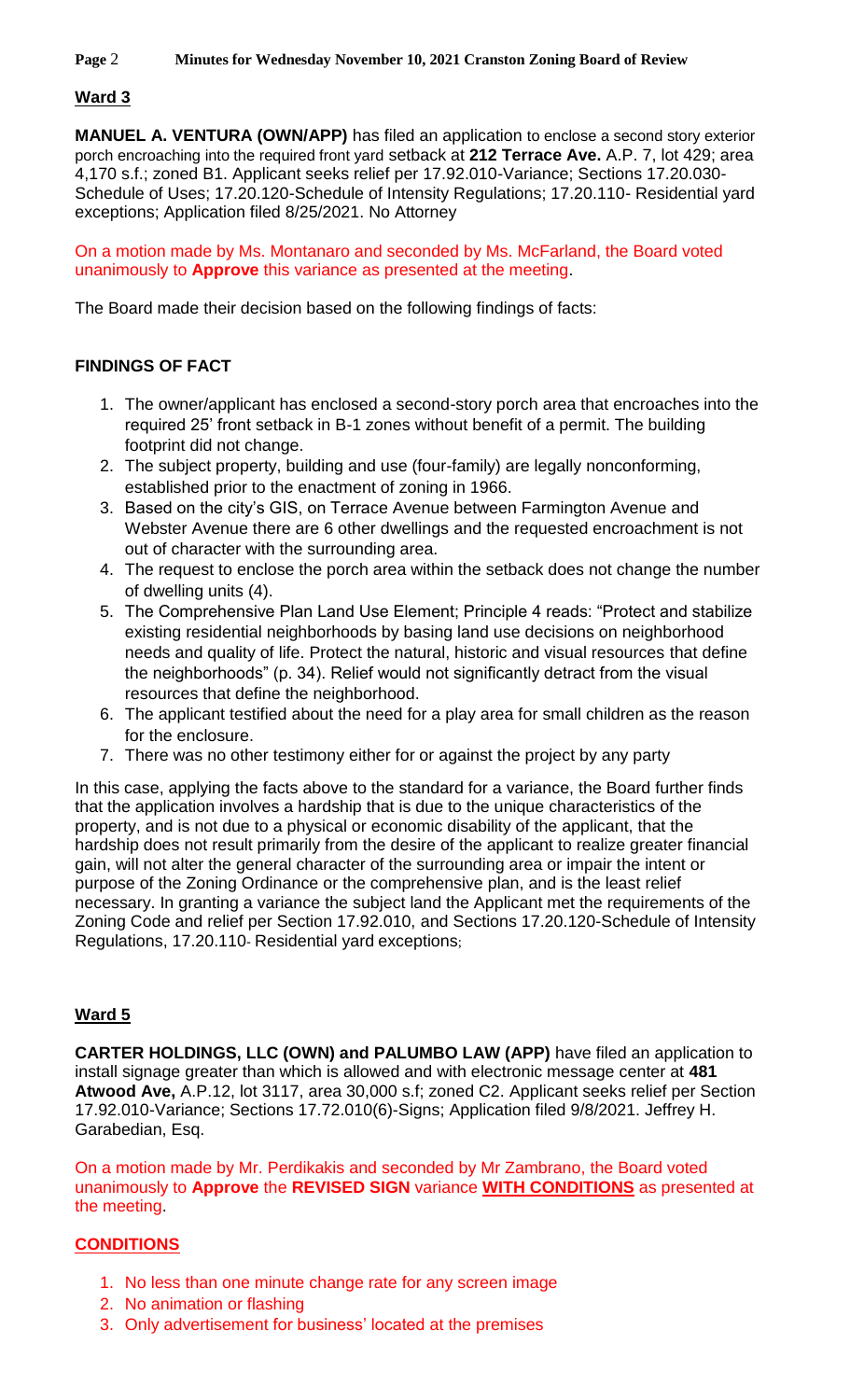#### **Page** 3 **Minutes for Wednesday November 10, 2021 Cranston Zoning Board of Review**

## 4. No illumination between the hours of 1am- 6am daily.

The Board made their decision based on the following:

- 1. The applicant submitted a revised sign package and addressed the Board's concerns about site line and safety.
- 2. The applicant testified that the sign upgrade was done in conjunction with building improvements
- 3. The applicant agreed to the Board placing restrictions on the illumination and operation of the sign
- 4. There was no testimony either for or again the application.

In this case, applying the facts above to the standard for a variance, the Board further finds that the application involves a hardship that is due to the unique characteristics of the property, and is not due to a physical or economic disability of the applicant, that the hardship does not result primarily from the desire of the applicant to realize greater financial gain, will not alter the general character of the surrounding area or impair the intent or purpose of the Zoning Ordinance or the comprehensive plan, and is the least relief necessary. In granting a variance the subject land the Applicant met the requirements of the Zoning Code and relief per 17.92.010-Variance; Sections 17.72.010(6)-Signs

## **NEW BUSINESS**

## **Ward 3**

**GANSETT ENTERPRISES, LLC (OWN) and DAVID MEDEIROS (APP)** have filed an application to convert an existing non-conforming residence above first story business use to a two family dwelling with restricted lot size at **50 Gansett Ave,** A.P. 7, lot 2157; area 5,405 sq.ft. zoned C2. Applicant seeks relief per Section 17.92.010-Variance; Sections, 17.20.120- Schedule of Intensity Regulations; Application filed 8/24/2021. No Attorney

On a motion made by Ms. Montanaro and seconded by Mr. Perdikakis, the Board voted unanimously to **Approve** this variance as presented at the meeting.

#### **FINDINGS OF FACT:**

- 1. The applicant proposed to convert a mixed-use structure (commercial on first floor, residential on second floor) into a two-family dwelling in a C-2 zone.
- 2. A two-family dwelling is an allowed use by-right in a C-2 zone so only dimensional relief is needed.
- 3. The subject property is 5,405 sqft where 8,000 sqft is required for the proposed use of a 2 family.
- 4. City records indicate that the subject property was a legal nonconforming mixed-use property dating back to at least 2006.
- 5. The site plan provided by the applicant demonstrates that there is sufficient space for offstreet parking on the site (2 spaces are required).
- 6. The property has a Comprehensive Plan Future Land Use Map (FLUM) designation of Neighborhood Commercial/Services that allows the use of two-family dwellings and does not restrict housing density for properties within the Neighborhood Commercial/Services designation. Therefore, the board finds that the proposal is consistent with the Comprehensive Plan FLUM.
- 7. Furthermore, the proposal is consistent with the Comprehensive Plan Housing Element in that development of infill lots is encouraged in Eastern Cranston.
- 8. The applicant testified that there is a greater need for residential units than commercial units.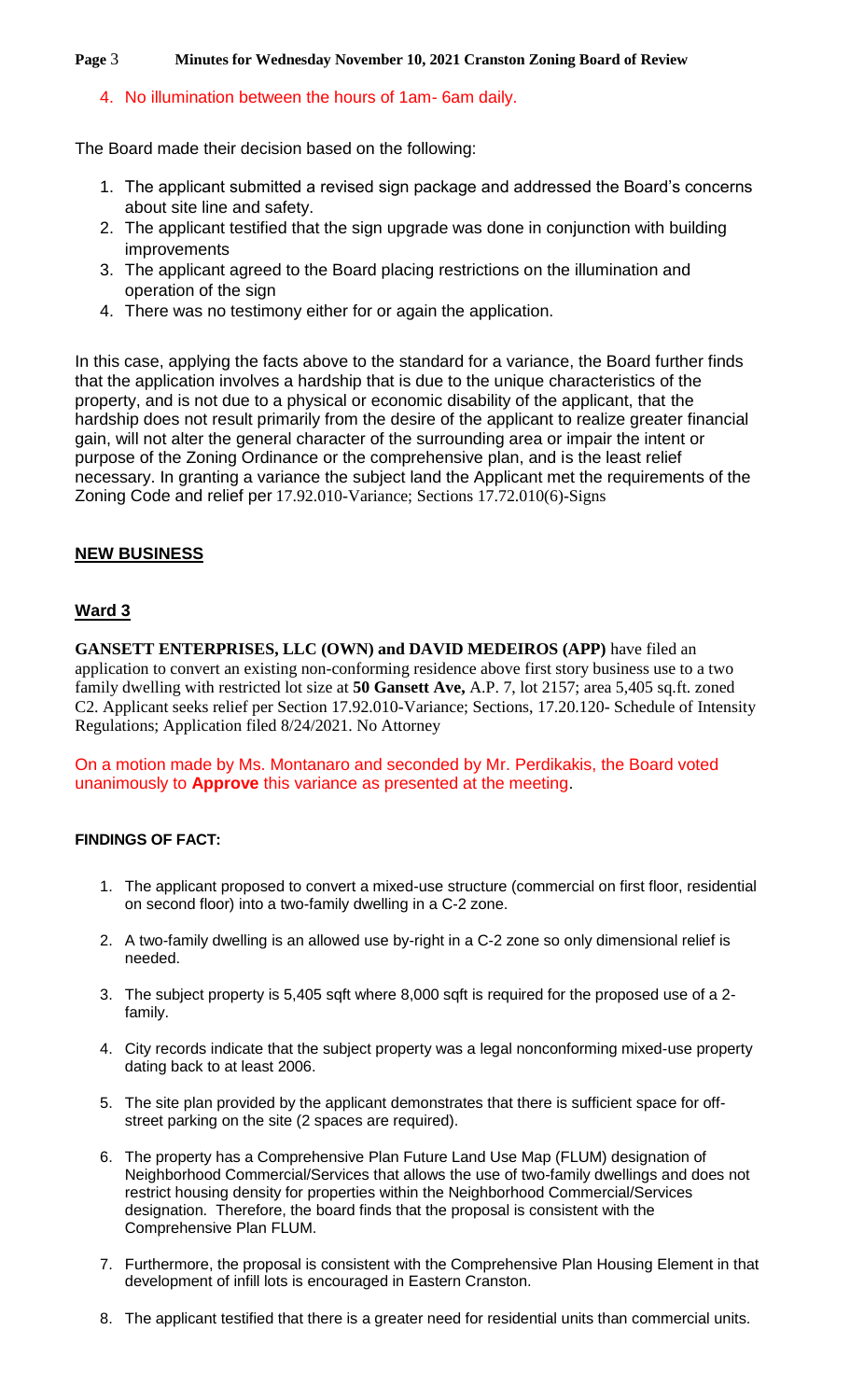- 9. The project would make the property more conforming with the surrounding properties.
- 10. There was no testimony by any abutters either for or against the project.

In this case, applying the facts above to the standard for a variance, the Board further finds that the application involves a hardship that is due to the unique characteristics of the property, and is not due to a physical or economic disability of the applicant, that the hardship does not result primarily from the desire of the applicant to realize greater financial gain, will not alter the general character of the surrounding area or impair the intent or purpose of the Zoning Ordinance or the comprehensive plan, and is the least relief necessary. In granting a variance the subject land the Applicant met the requirements of the Zoning Code and relief per Section 17.92.010, and Sections 17.20.120-Schedule of Intensity Regulations.

# **Ward 2**

**WILLIAMS I. PENEFIEL and LESBIA SANTOS (OWN/APP)** Have filed an application to legalize a third living unit in an existing two family dwelling at **234 Garden Street,** A.P. 5, Lot 345; area 5,000 s.f. zone B1. Applicant seeks relief per 17.92.010 Variance, Sections 17.20.090(A) Specific Requirements; 17.20.120 Schedule of Intensity Regulations. Application filed 9/2/21. John S. DiBona Esq.

On a motion made by Ms. McFarland and seconded by Ms. Montanaro, the Board voted unanimously to **CONTINUE** this application to the December 8, 2021 meeting.

#### **Ward 4**

**BETHANY MURGA (OWN/APP)** has filed an application to construct an addition to an existing dwelling encroaching into the required side yard setback at **74 Priscilla Drive,** A.P. 21, lot 86; area 111,315 s.f; zoned A8. Applicant seeks relief per Section 17.92.010-Variance; Sections 17.20.120- Schedule of Intensity Regulations; Application filed 10/7/21. John S. DiBona, Esq.

#### **FINDINGS OF FACT**

- 1. The proposed addition to the single family residence would increase the existing 1.4' encroachment into the 10' side yard setback by 0.1'. This amount is not large enough to constitute a negative impact.
- 2. The proposed addition does not change the use of the single family dwelling or increase the number of dwelling units.
- 3. The addition is designed as an extension of the existing building line. Alternative designs could comply with the setback, but are not warranted due to the de minimis encroachment proposed.
- 4. There is existing evergreen vegetation between the subject property and the nearest abutting property that would serve as a substantial visual buffer to the addition.
- 5. The expansion of the single family use is consistent with the single-family land use designation in the Future Land Use Map.
- 6. The Board finds that the project conforms to the comprehensive plan
- 7. There was no testimony by any abutters either for or against the project

In this case, applying the facts above to the standard for a variance, the Board further finds that the application involves a hardship that is due to the unique characteristics of the property, and is not due to a physical or economic disability of the applicant, that the hardship does not result primarily from the desire of the applicant to realize greater financial gain, will not alter the general character of the surrounding area or impair the intent or purpose of the Zoning Ordinance or the comprehensive plan, and is the least relief necessary. In granting a variance the subject land the Applicant met the requirements of the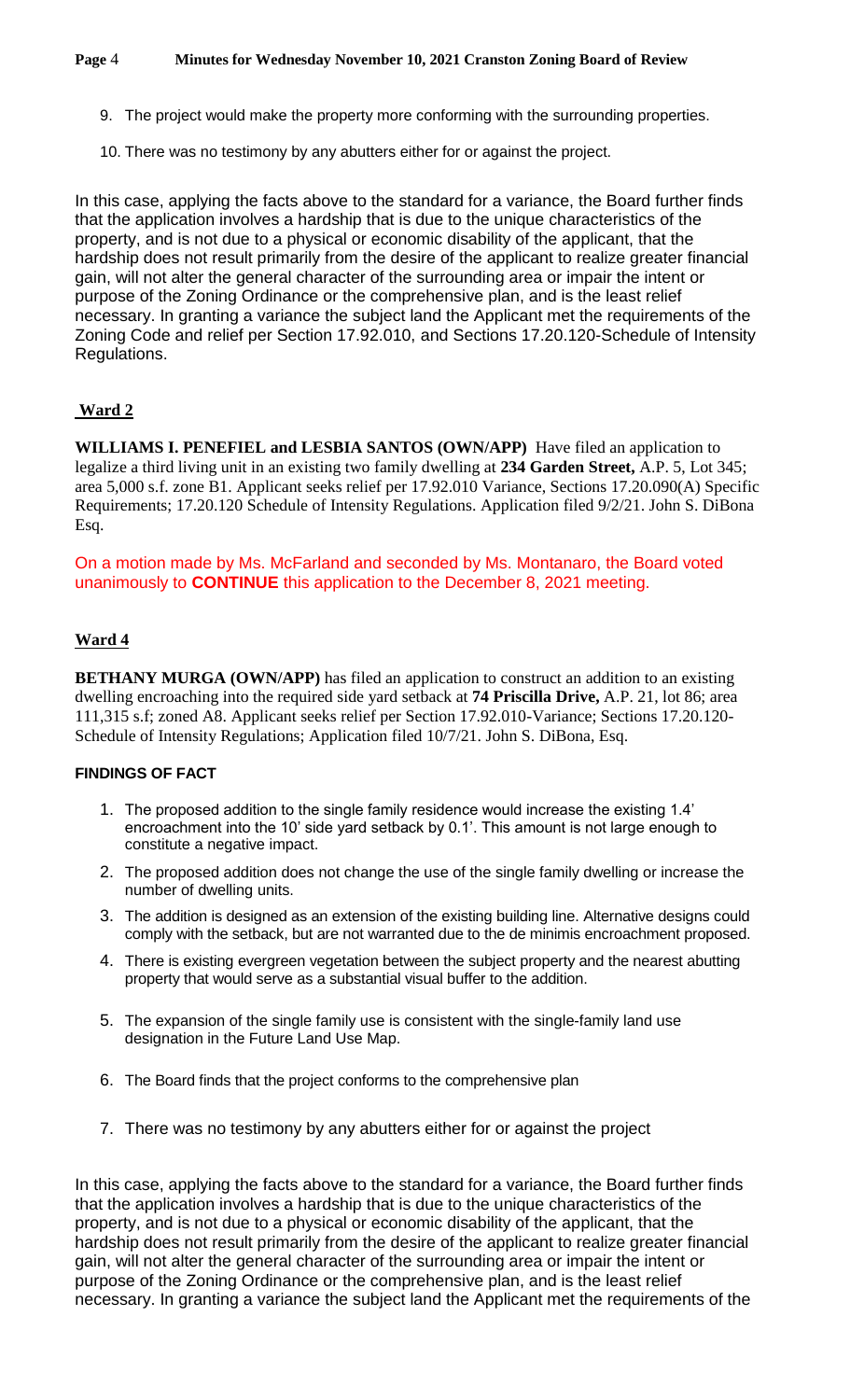**Page** 5 **Minutes for Wednesday November 10, 2021 Cranston Zoning Board of Review**

Zoning Code and relief per Section 17.92.010, and Sections 17.20.120-Schedule of Intensity Regulations.

# **Ward 5**

**ALBERT CASALI and THE ALBERT CASALI REVOCABLE LIVING TRUST (OWN/APP)**  have filed an application to construct an addition encroaching into the required rear yard setback at **1776 Cranston Street,** A.P. 11, lots 275, 276; area 14,962 s.f; zoned C5. Applicant seeks relief per Section 17.92.010-Variance; Sections 17.20.120- Schedule of Intensity Regulations; Application filed 10/12/21. John S. DiBona, Esq.

On a motion made by Ms. McFarland and seconded by Ms. Montanaro, the Board voted unanimously to **CONTINUE** this application to the December 8, 2021 meeting.

# **Ward 3**

**F9 PROPERTIES, LLC (OWN/APP)** has filed an application to convert an existing building to be used as a showroom and for retail sales at **115 Niantic Avenue** A.P. 7, lot 2190; area 8,917 sq. ft. ; zoned M2. Applicant seeks relief per 17.92.010-Variance; Sections 17.20.120-Schedule of Intensity Regulations; 17.64.010 -Off Street Parking; 17.72.010- Signs; 17.88.040- Change of Use. Application filed 10/13/21. Robert D. Murray, Esq.

On a motion made by Ms. McFarland and seconded by Mr. Perdikakis, the Board voted unanimously to **Approve** this variance as presented at the meeting.

The Board made their decision based on the following findings of facts

## **FINDINGS OF FACT:**

- 1. The applicant proposes to utilize an existing building at 115 Niantic Avenue for retail sales and showroom, which a use not allowed in the M-2 zone. The building was constructed in 1975 and last was used for a headquarters for a security company.
- 2. The subject lot is along the Niantic Avenue business corridor and is located at the off ramp of Route 10 for Niantic Avenue. It is directly across the street from the City of Providence and the varied business uses in the area.
- 3. The subject lot is undersized with restricted street frontage for the M-2 zone. The industrial zone requires 60,000 square feet and the lot has 8.917 square feet. The lot is required to have 200 feet of frontage and the lot has 109 feet +/-.
- 4. The existing building encroaches on the setback requirements for the front, rear and on the south side yard.
- 5. Based on the size of the building, the proposed uses require a total of ten (10) off street parking spaces. As designed and existing, a dimensional variance is required for the proposed seven (7) spaces or the shortage of three (3) spaces.
- 6. Because of its location on three frontages, dimensional relief is sought for signage. Four (4) wall sign are proposed for the front, side (exit ramp) and Route 10 rear side. Three wall signs of 36 square feet are proposed and an additional wall sign of 18 square feet. Total signage proposed is 126 square feet whereas 45 sqft is the required maximum.
- 7. The proposal does not include any changes to the building footprint.
- 8. The applicant testified about his business and the need for the relief.
- 9. There was no testimony by any abutters either for or against the project

In this case, applying the facts above to the standard for a variance, the Board further finds that the application involves a hardship that is due to the unique characteristics of the property, and is not due to a physical or economic disability of the applicant, that the hardship does not result primarily from the desire of the applicant to realize greater financial gain, will not alter the general character of the surrounding area or impair the intent or purpose of the Zoning Ordinance or the comprehensive plan, and is the least relief necessary. In granting a variance the subject land the Applicant met the requirements of the